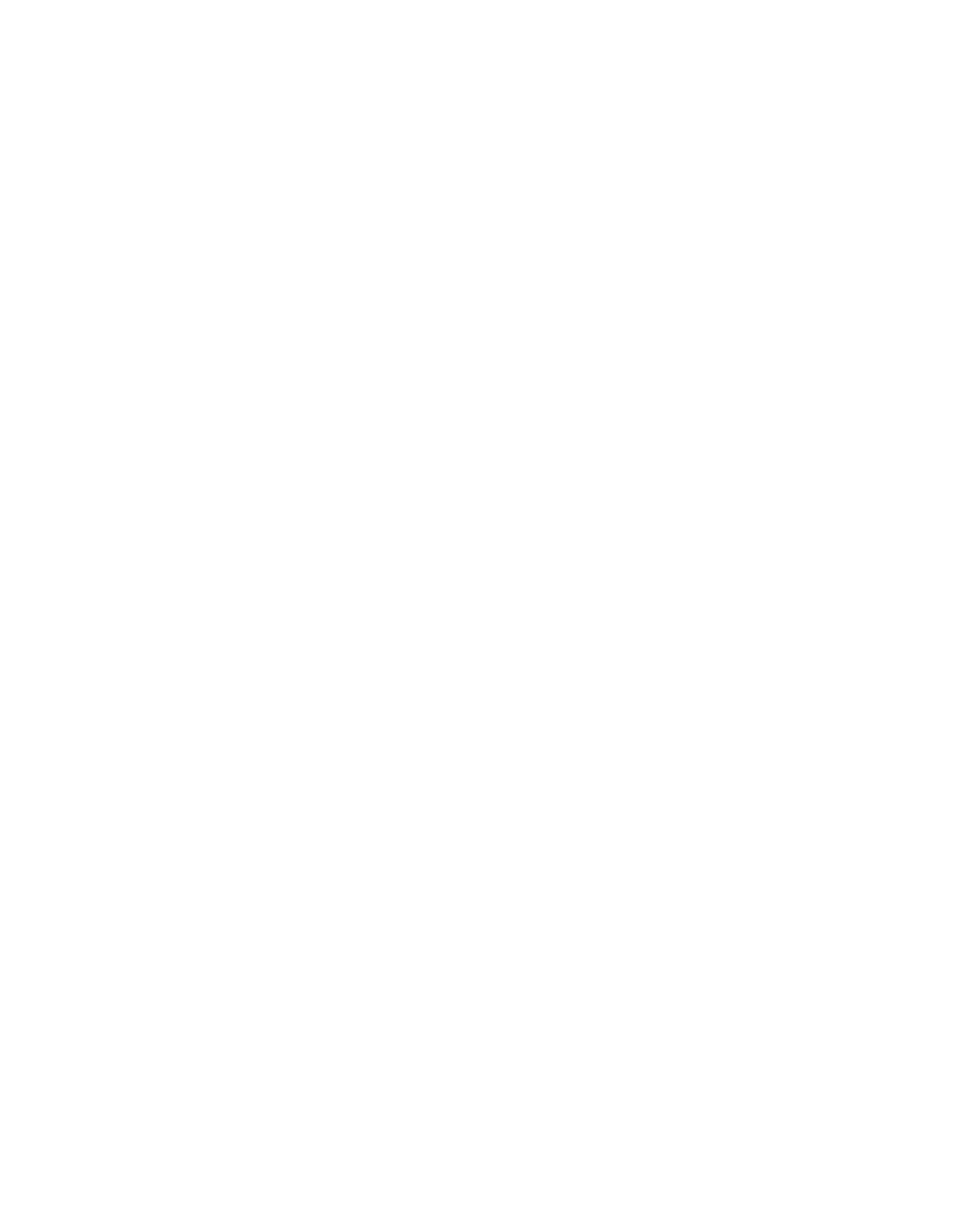# **CHAPTER 15C**

# CARIBBEAN METEOROLOGICAL ORGANISATION (INCORPORATION) 1977-50

### *Arrangement of Sections*

- [Short title](#page-4-0) **1.**
- [Interpretation](#page-4-0) **2.**
- [Incorporation of Organisation](#page-5-0) **3.**
- [Provisions of Agreement having force of law](#page-5-0) **4.**
- [Proof of entitlement to immunities and privileges](#page-5-0) **5.**
- [Foundation to be a charitable body](#page-5-0) **6.**
- [Financial provisions](#page-5-0) **7.**
- [Regulations](#page-5-0) **8.**

### **SCHEDULE**

# *[AN AGREEMENT FOR THE ESTABLISHMENT OF THE CARIBBEAN](#page-6-0) METEOROLOGICAL ORGANISATION*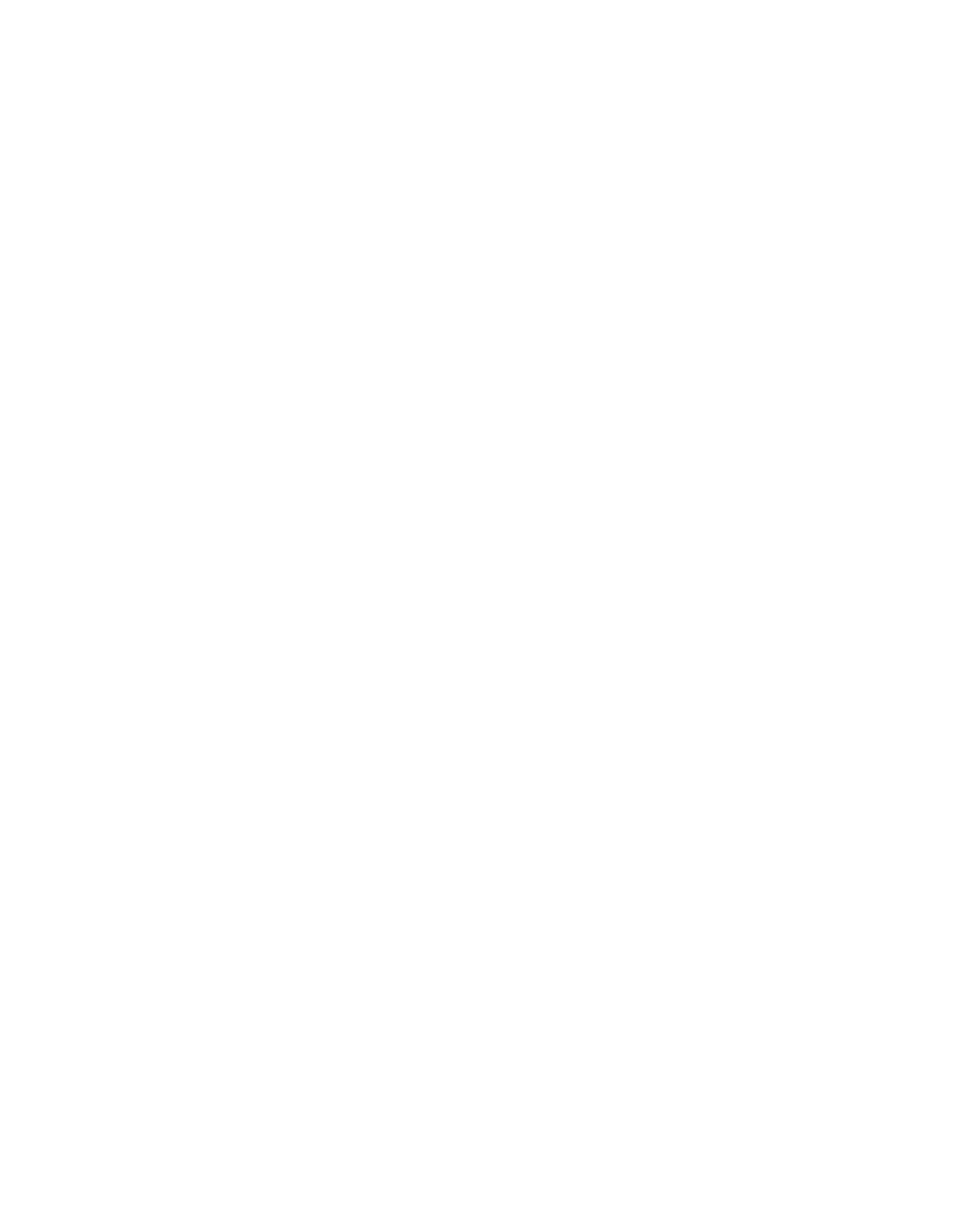## <span id="page-4-0"></span>CARIBBEAN METEOROLOGICAL ORGANISATION (INCORPORATION) 5



# **BARBADOS**

# CARIBBEAN METEOROLOGICAL ORGANISATION (INCORPORATION) 1977-50

*An Act to incorporate the Caribbean Meteorological Organisation.*

[Commencement: 27th October, 1977]

### **Short title**

This Act may be cited as the *Caribbean Meteorological Organisation (Incorporation) Act*. **1.**

## **Interpretation**

For the purposes of this Act **2.**

- "Agreement" means the Agreement establishing the Organisation signed at Basseterre, St. Kitts-Nevis-Anguilla on the 19th October, 1973, the text of which is set out in the *[Schedule](#page-6-0)*;
- "Foundation" means the Foundation established by Article 19 of the Agreement;
- "Organisation" means the Caribbean Meteorological Organisation established by the Agreement.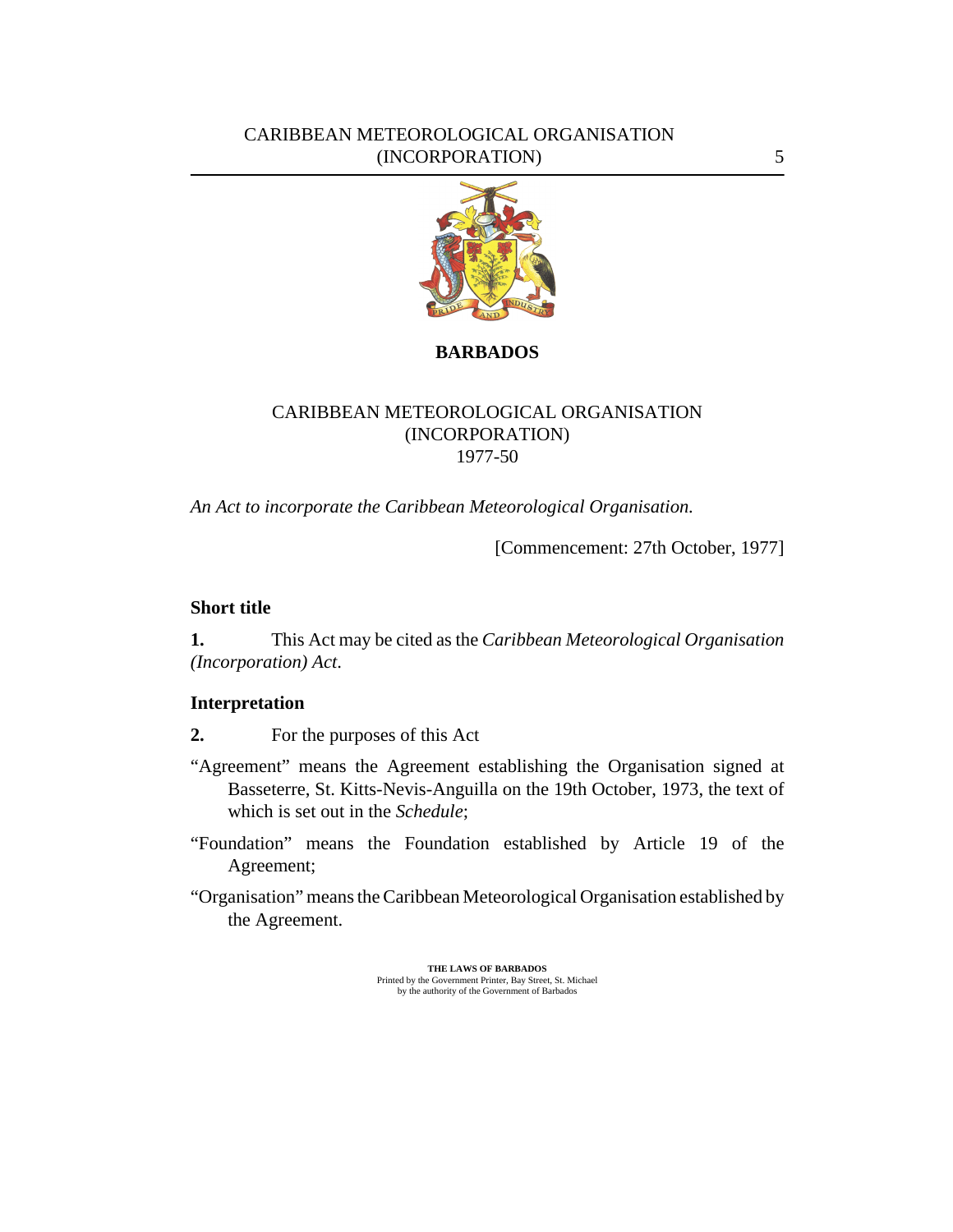## **Incorporation of Organisation**

The Organisation shall be a body corporate to which, subject to the provisions of the Agreement, section 21 of the *[Interpretation Act](http://barbadosparliament-laws.com/en/showdoc/cs/1)*, Cap. 1 shall apply. **3.**

## **Provisions of Agreement having force of law**

Subject to this Act, Articles 21, 24 and 33 of the Agreement shall have the force of law in Barbados. **4.**

# **Proof of entitlement to immunities and privileges**

Where in any proceedings a question arises respecting the entitlement of the Organisation or any other person to any immunity or privilege granted by this Act, a certificate issued by or under the authority of the Minister responsible for Foreign Affairs that the Organisation or other person is or is not so entitled is conclusive evidence of the fact contained in the certificate. **5.**

# **Foundation to be a charitable body**

For the purposes of this Act the Foundation is declared to be a charitable body. **6.**

# **Financial provisions**

All payments required to be made by the Government to the Organisation in respect of the obligation of Barbados under the Agreement are payable out of moneys provided for the purpose by Parliament. **7.**

# **Regulations**

The Minister may make regulations generally for carrying into effect the provisions of this Act. **8.**

> **THE LAWS OF BARBADOS** Printed by the Government Printer, Bay Street, St. Michael by the authority of the Government of Barbados

<span id="page-5-0"></span>6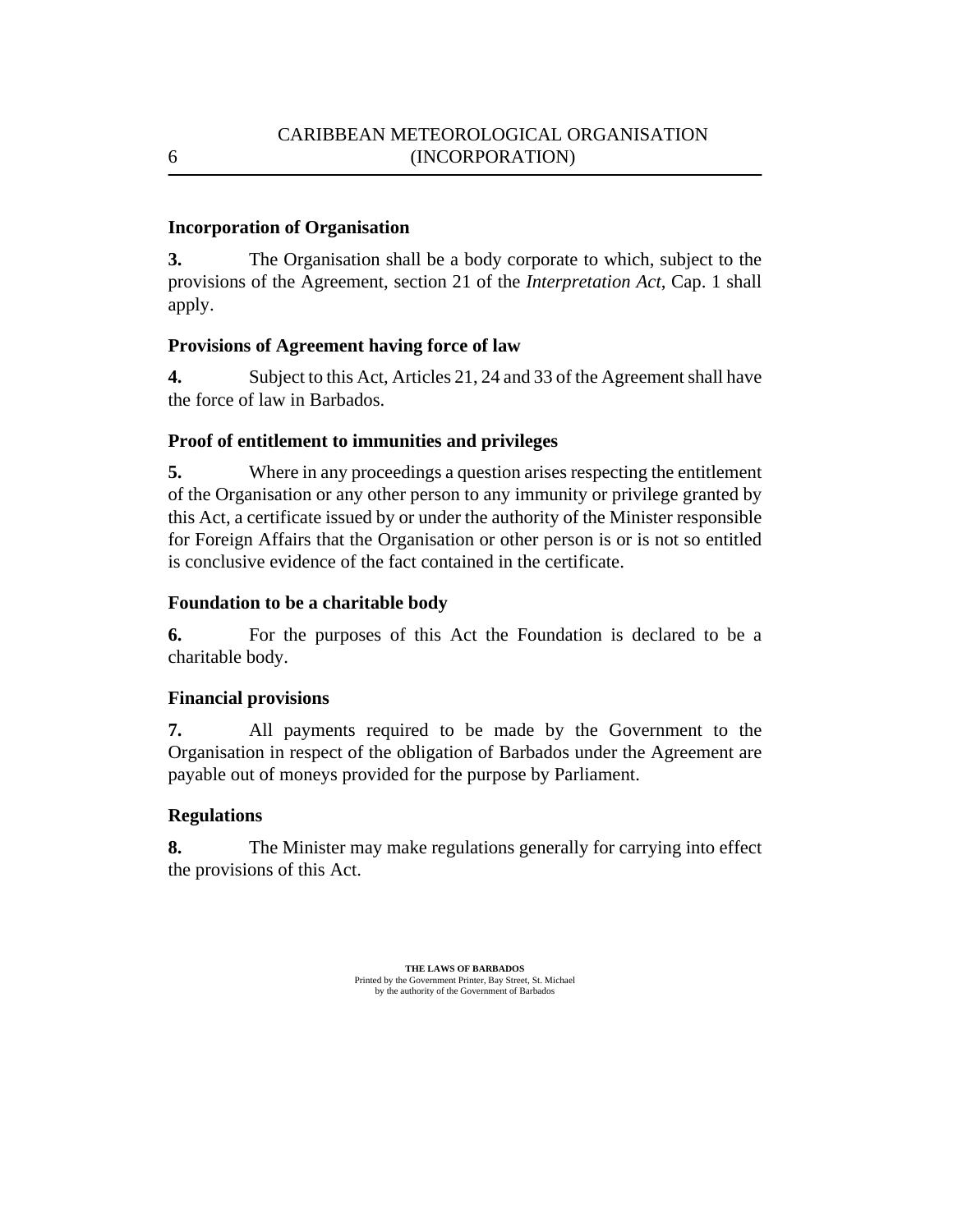### <span id="page-6-0"></span>CARIBBEAN METEOROLOGICAL ORGANISATION (INCORPORATION) 7

#### **SCHEDULE**

*[\(s.2](#page-4-0))*

# *AN AGREEMENT FOR THE ESTABLISHMENT OF THE CARIBBEAN METEOROLOGICAL ORGANISATION*

#### THE GOVERNMENTS OF THE CONTRACTING STATES:

*Recognising* the need for the establishment of an efficient meteorological service in the Region;

*Conscious* of the fact that such a service can contribute to the economic development of the Region;

*Mindful* that the Common Services Conference convened in Trinidad and Tobago in July, 1962 decided that the proposed arrangement in respect of the future of meteorological services in the Region should be embodied in a formal agreement;

*Noting* that in pursuance of the foregoing a formal agreement was entered into by the parties and is now in force;

*Desiring that* regional co-operation in matters of meteorological and allied sciences should be continued and expanded.

*Have Agreed* as follows:

### ARTICLE 1

# ESTABLISHMENT OF THE CARIBBEAN METEOROLOGICAL ORGANISATION

The Caribbean Meteorological Organisation (hereinafter referred to as "the Organisation") is hereby established, with the membership, powers and functions hereinafter stipulated.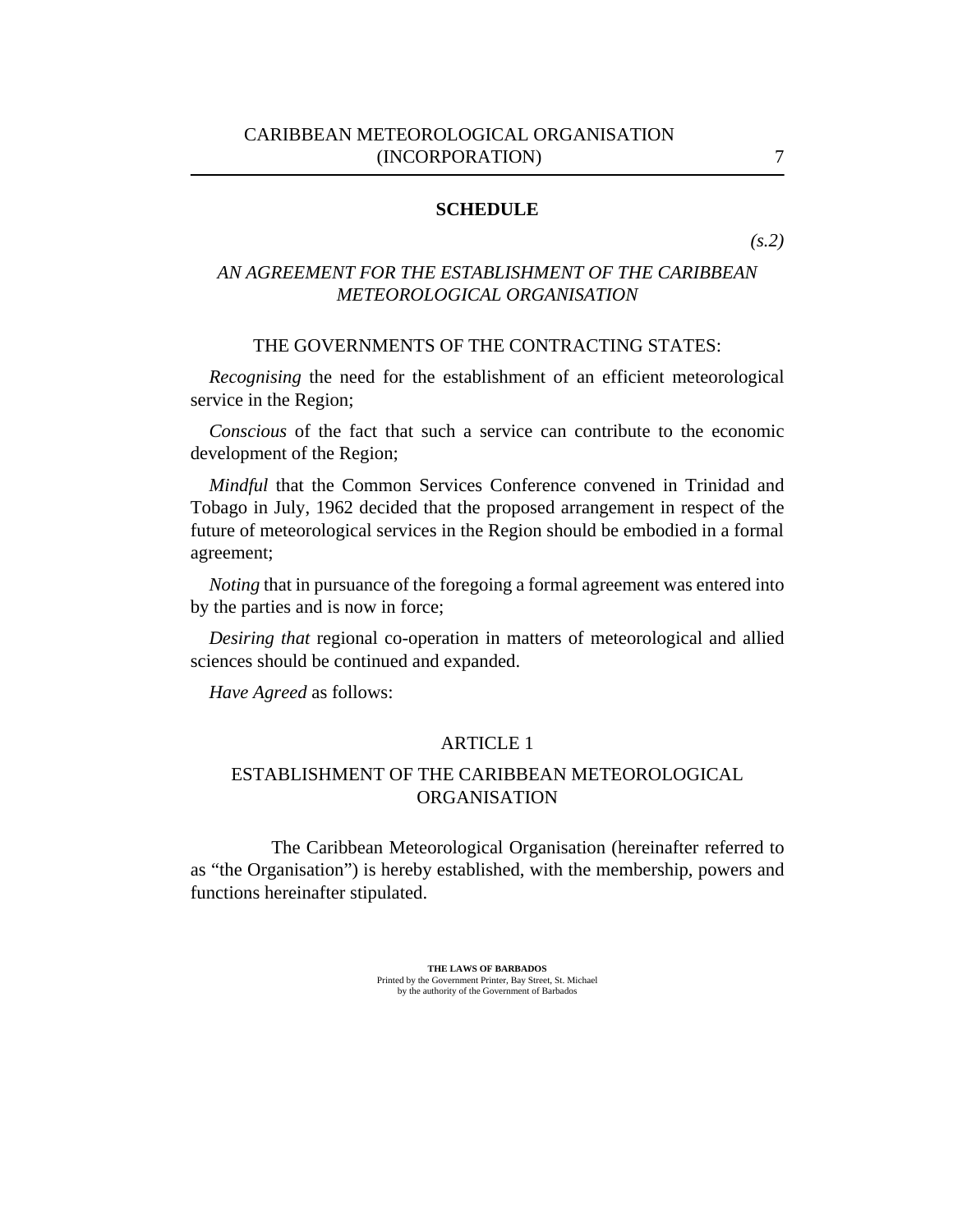### MEMBERSHIP

Membership of the Organisation shall be open to

- (a) (i) Antigua
	- Bahamas (ii)
	- Barbados (iii)
	- (iv) Belize
	- British Virgin Islands (v)
	- Cayman Islands (vi)
	- Dominica (vii)
	- (viii)Grenada
	- (ix) Guyana
	- Jamaica (x)
	- (xi) Montserrat
	- (xii) St. Kitts-Nevis-Anguilla
	- (xiii)St. Lucia
	- (xiv) St. Vincent
	- Trinidad and Tobago (xv)
	- (xvi) Turks and Caicos Islands
- any other State of the Region able and willing to exercise the rights and *(b)* assume the obligations of membership and which is admitted as a member in accordance with Article 29.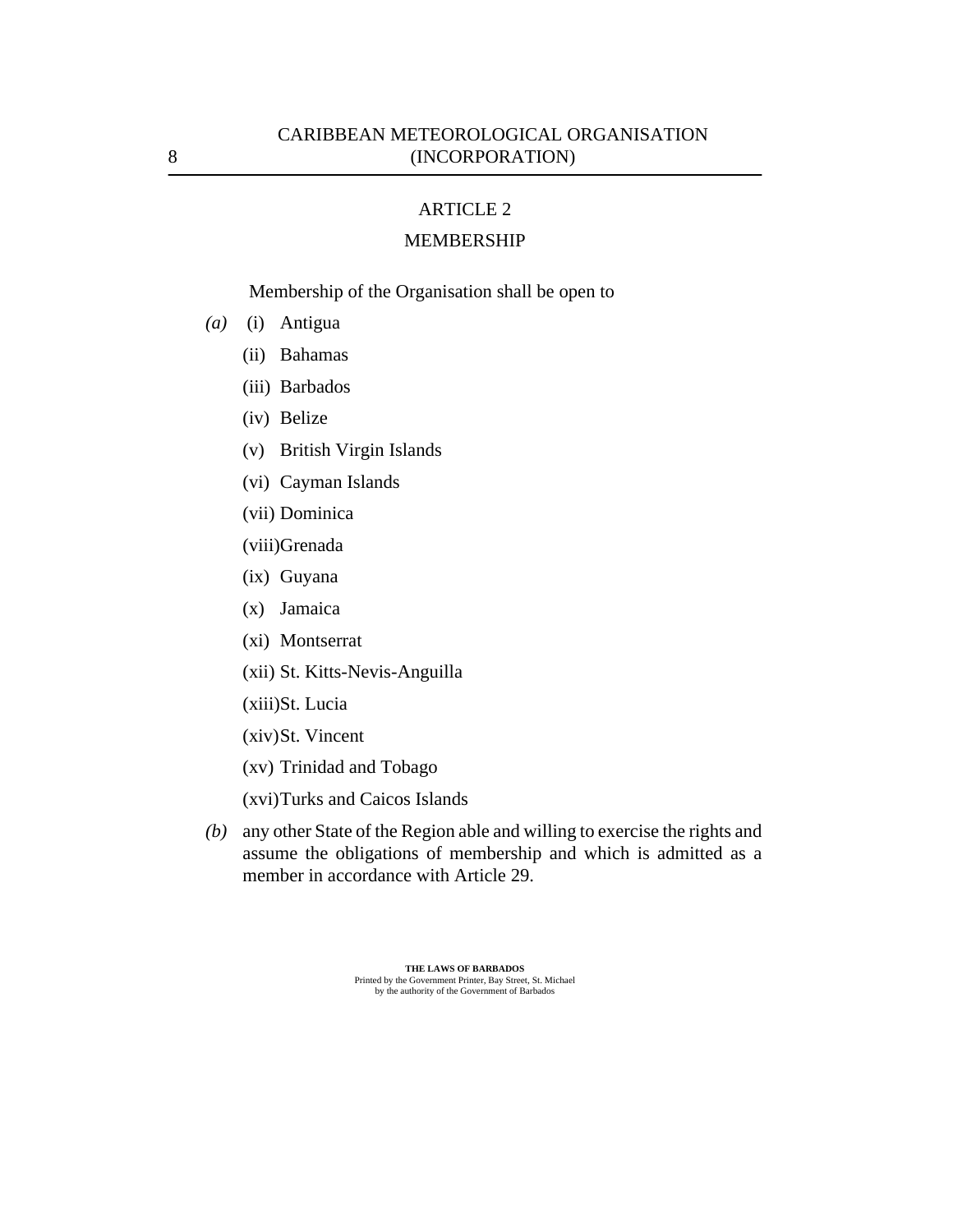## **OBJECTIVES**

The Organisation shall have as its objectives the promotion and coordination of regional activities in the fields of meteorology and allied sciences.

#### ARTICLE 4

#### **FUNCTIONS**

For the purposes of attaining the objectives set out in Article 3 the functions of the Organisation shall include

- meteorological services to civil aviation; *(a)*
- co-operation with other services to provide an efficient hurricane *(b)* warning system;
- provision of meteorological information and advice to Member States; *(c)*
- collection and analysis of all relevant meteorological data available and *(d)* publication of results;
- co-operation with meteorological services; *(e)*
- participation in the work of the appropriate international organisations *(f)* particularly the World Meteorological Organisation and the International Civil Aviation Organisation;
- (g) the execution of basic scientific observations in keeping with its objectives.
- participation in work in applied meteorology, agricultural *(h)* meteorology, hydrology and associated research of direct interest to the Region;
- co-operation with all relevant scientific institutions. *(i)*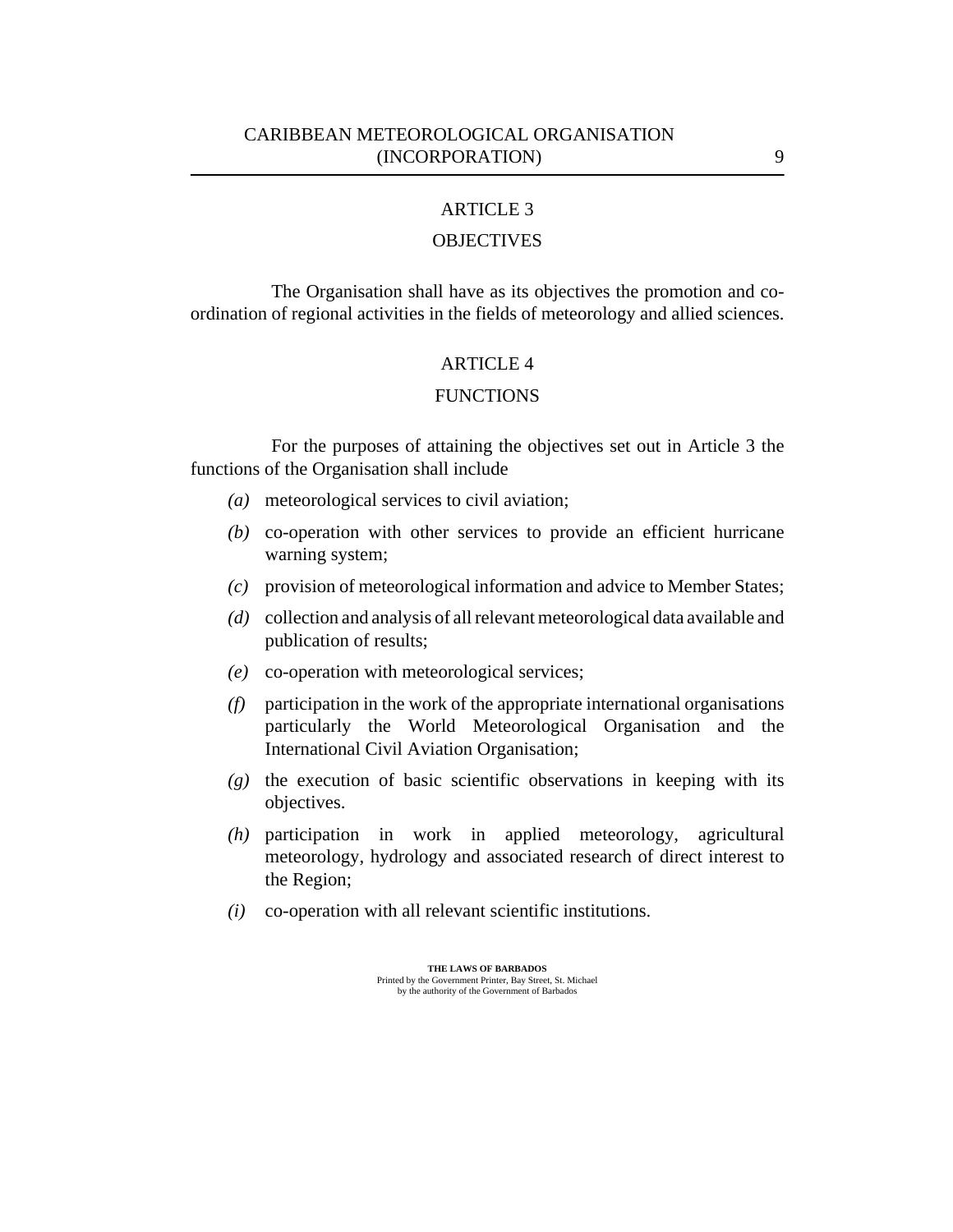## GENERAL UNDERTAKINGS AS TO IMPLEMENTATION

Member States shall take all appropriate measures to ensure the carrying out of obligations arising under this Agreement.

### ARTICLE 6

## THE ORGANS

The organs of the Organisation shall include

- (a) the Caribbean Meteorological Council (hereinafter referred to as "the Council");
- (b) the Caribbean Institute for Meteorology and Hydrology (hereinafter referred to as "the Institute"); *[1992-7]*
- (c) the Caribbean Meteorological Foundation (hereinafter referred to as "the Foundation");
- (d) the Headquarters Unit.

#### ARTICLE 7

#### ESTABLISHMENT AND MEMBERSHIP OF THE COUNCIL

The Council is hereby established as the supreme organ of the Organisation. (1)

Each Member State shall be entitled to be represented on the Council by one person designated by such State. (2)

Each Member State may, as appropriate, designate an alternate to represent the State at any meeting of the Council. (3)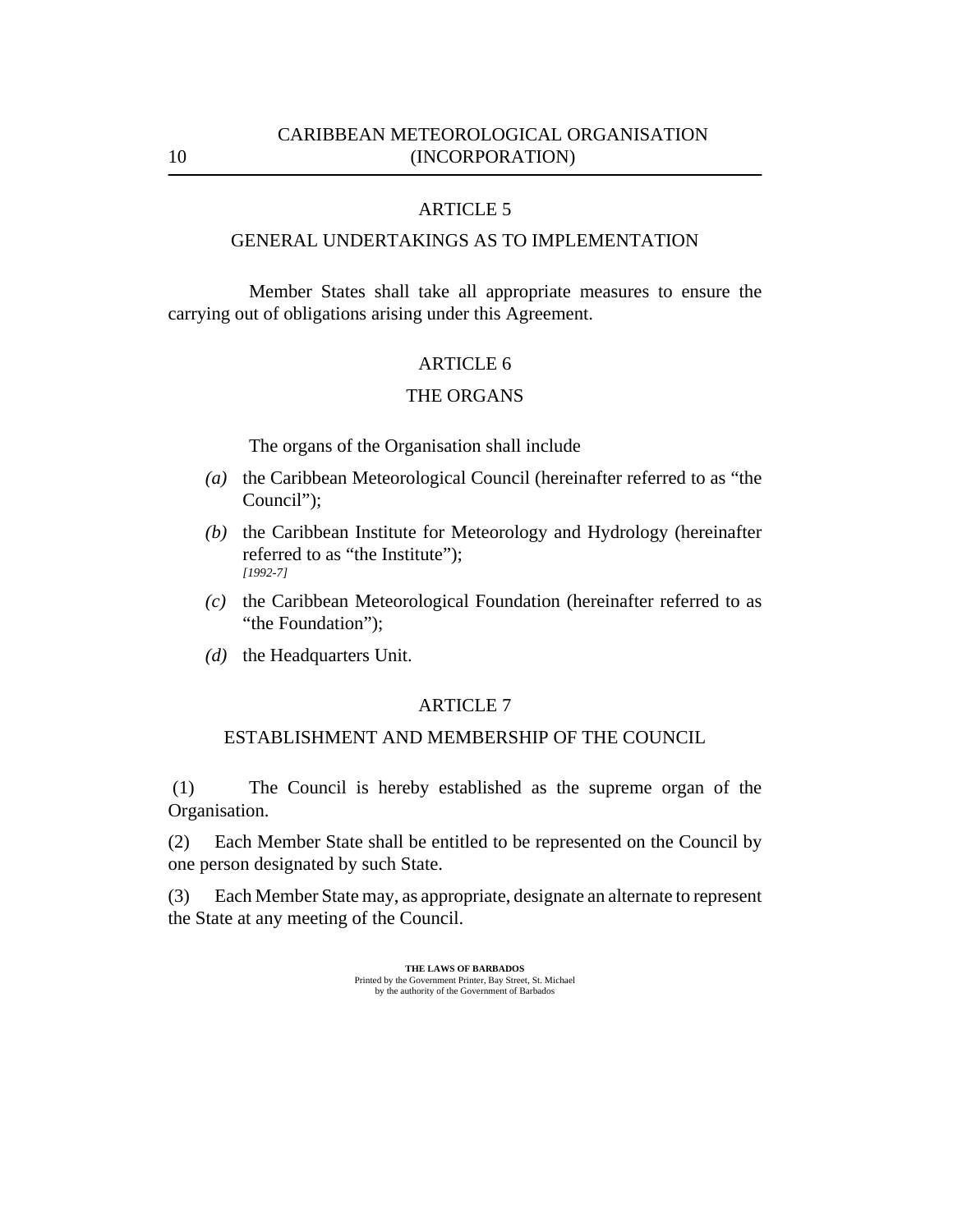## PROCEDURE

The Council shall meet at least once in each calendar year and at such other times as it may consider necessary or on a request submitted to the Secretariat of the Organisation by not less than one-third of the Member States. (1)

The Chairman of the Council shall be elected by the Council at the beginning of each meeting from among the Council members. (2)

Where the representative of a Member State is elected Chairman, that Member State shall be entitled to appoint another representative in his place. (3)

The Chairman shall not have a vote, but where no representative has been appointed in accordance with paragraph (3) of this Article, the Chairman may in his capacity as a representative exercise his vote. If on any question to be decided by the Council the votes are equally divided, then the motion shall be considered to be lost. (4)

A quorum of the Council shall consist of not less than three-fifths of the members. (5)

Where at any meeting of the Council a difference of opinion exists on any matter arising for decision, the decision of the majority of the representatives present shall be the decision of the Council: (6)

Provided that such a majority decision shall not commit any Member State to expenditure except with the agreement of such State:

Provided also that such a majority decision shall not preclude any number of Member States from agreeing to execute and thereupon executing any projects in meteorology and allied sciences:

Provided also that such a majority decision shall not be put into effect without approval of a majority of the representatives of all Member States.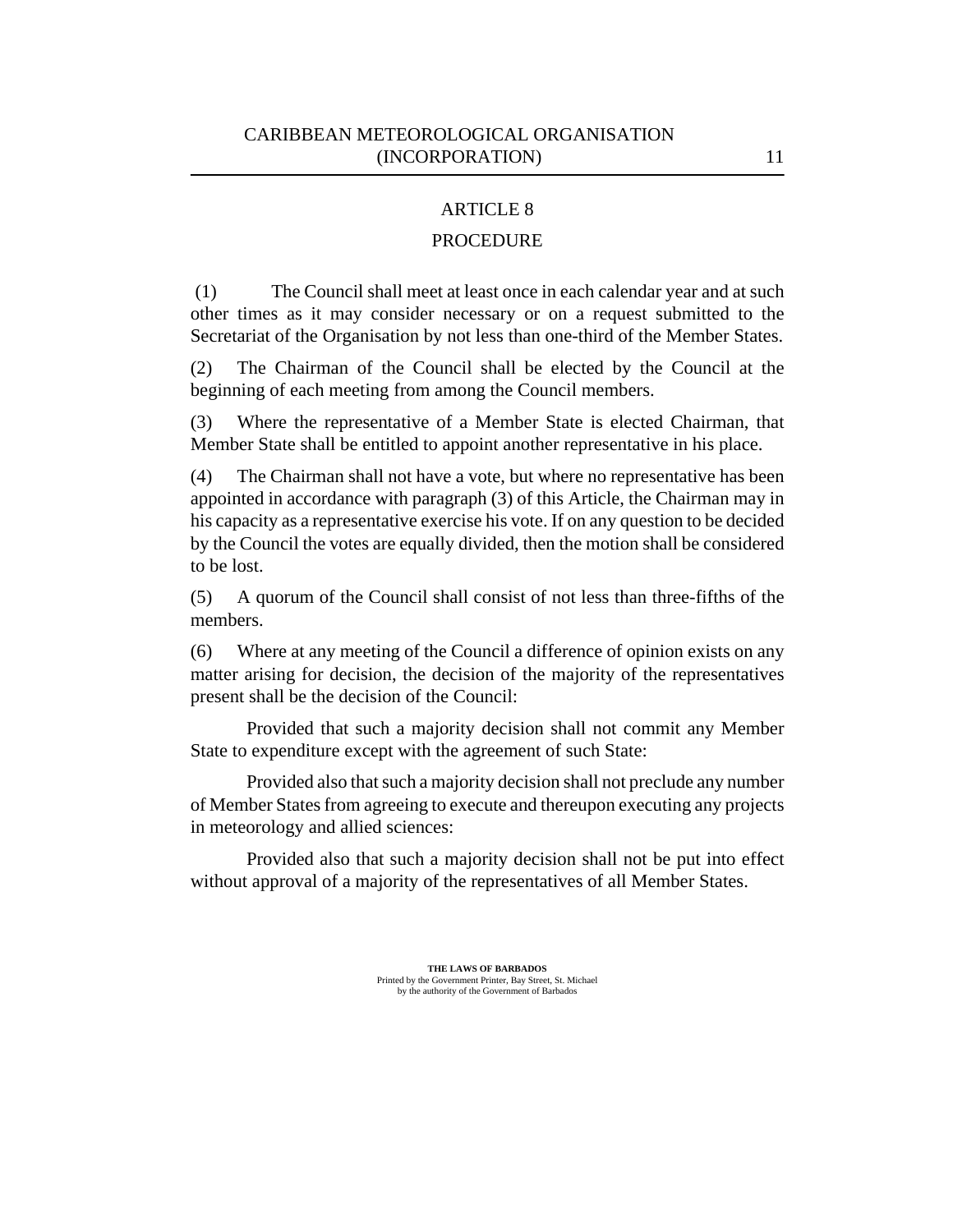Subject to the foregoing provisions of this Agreement, the Council shall regulate its own procedure. (7)

# ARTICLE 9

# FUNCTIONS AND POWERS

The Council may issue directions of a general or special character as to the policy to be pursued by the Organisation and any organs, institutions or bodies of the Organisation, and effect shall be given to any such directions. (1)

The Council shall be the final authority for the conclusion of agreements on behalf of the Organisation and for entering into relationships between the Organisation and other Organisations and States. The Council may however delegate this authority in any particular case. (2)

Subject to the provisos to Article 8(6) the Council shall take decisions for the purpose of maintaining the financial arrangements necessary for meeting the expenses of the Organisation and shall be the final authority on questions arising in relation to the financial affairs of the Organisation. (3)

The Council may determine the operation of regional programmes in meteorology and allied sciences to achieve the objectives of the Organisation. (4)

The Council may at the request of any Member State make provision for the representation of that State by the Organisation on any constituent body of the World Meteorological Organisation. (5)

The Council may generally do all such acts and things as may be requisite in order to fulfil the objectives of the Organisation, and may in particular— (6)

- appoint officers and staff to the Organisation upon such terms and *(a)* conditions as the Council may decide;
- (b) establish and designate such institutions, bodies and committees as it sees fit for achieving the purposes of carrying out the objectives of the Organisation.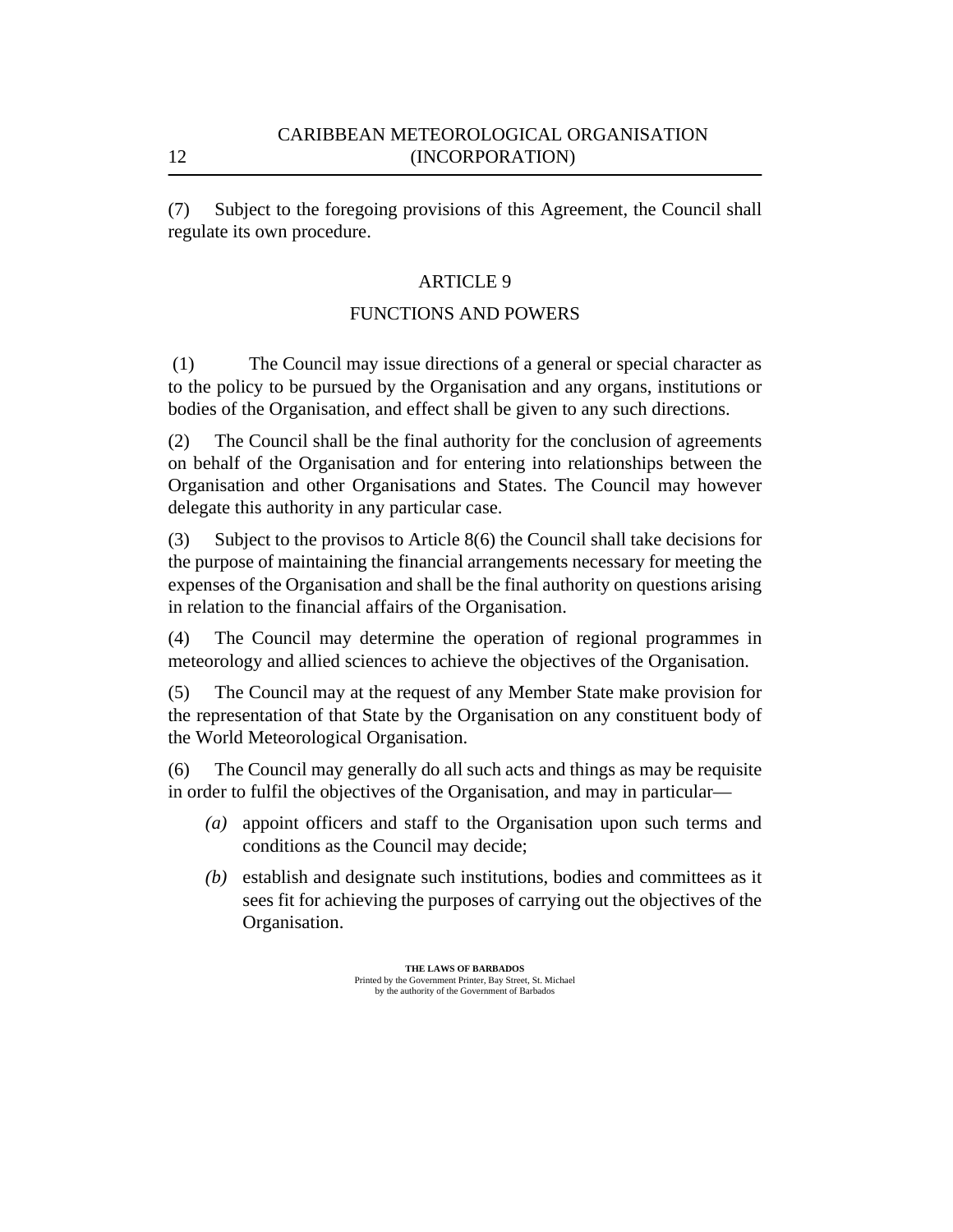## CARIBBEAN METEOROLOGICAL ORGANISATION (INCORPORATION) 13

The Council may delegate to any of its representatives or to any organ of the Organisation or to any officer or member of staff of the Organisation, or to any other person or body, such of its powers and functions as it may decide from time to time, under the terms and within the limits laid down by the Council. (7)

### ARTICLE 10

### THE HEADQUARTERS UNIT

The Commonwealth Caribbean Regional Secretariat shall be recognised as the Secretariat of the Organisation. The principal office of the Secretariat in relation to this Agreement shall be the Headquarters Unit which shall be situated in Trinidad and Tobago unless the Council otherwise determines. (1)

The Headquarters Unit shall enjoy functional autonomy and shall comprise a Co-ordinating Director and such other staff as may be determined by the Council. (2)

The Co-ordinating Director shall be the principal administrative and technical officer of the Headquarters Unit. (3)

### ARTICLE 11

### **FUNCTIONS**

The functions of the Headquarters Unit shall include—

- undertaking and carrying out of the decisions of the Council; *(a)*
- advising and assisting Member States, in particular, those States *(b)* without national meteorological services;
- formulating and co-ordinating applications and requests for technical *(c)* assistance from non-Member States and international agencies for regional projects;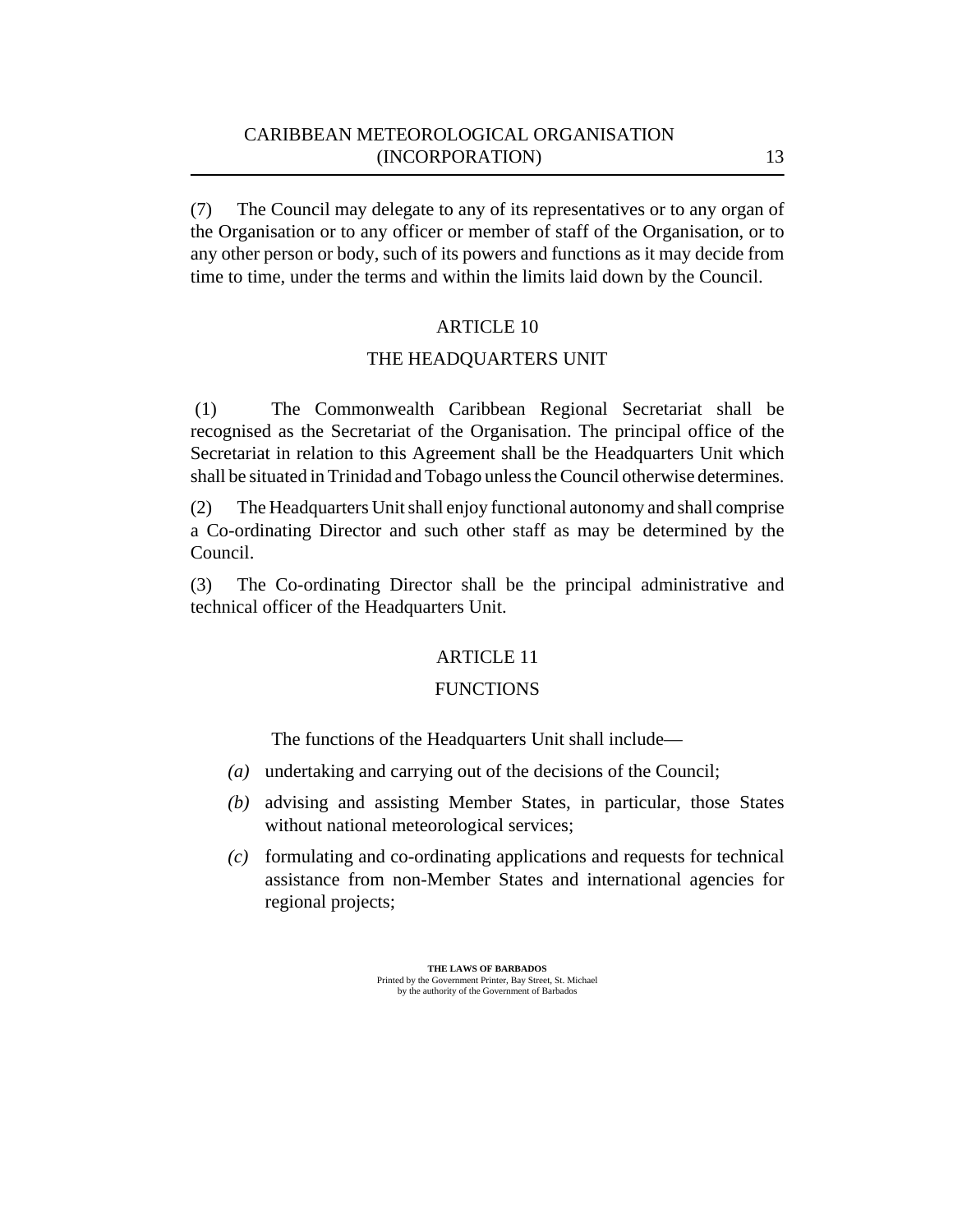- (d) representing those Member States which so desire at sessions of the Congress of the World Meteorological Organisation as determined by the Council;
- attending meetings if appropriate, of the International Civil Aviation *(e)* Organisation (ICAO), especially the Regional Air Navigation Meetings;
- collecting and disbursing funds for the operation of regional pro-*(f)* grammes in meteorology and allied sciences as determined by the Council;
- initiating projects, studies and other programmes of a regional nature *(g)* in the field of meteorology and allied sciences;
- attending to such other matters relating to the fields of meteorology *(h)* and allied sciences as may be referred to it by the Council.

### THE INSTITUTE

The Institute established in Barbados as part of a project in cooperation with the United Nations Development Programme in the Plan of Operation entitled Improvement of the Caribbean Meteorological Services is hereby continued as if established under this Agreement and shall be maintained and controlled by the Organisation and shall be subject to any policy directions of a general or special character which may be issued by the Council.

#### ARTICLE 13

### **FUNCTIONS**

The Institute shall provide training and conduct research in meteorology and allied sciences. (1)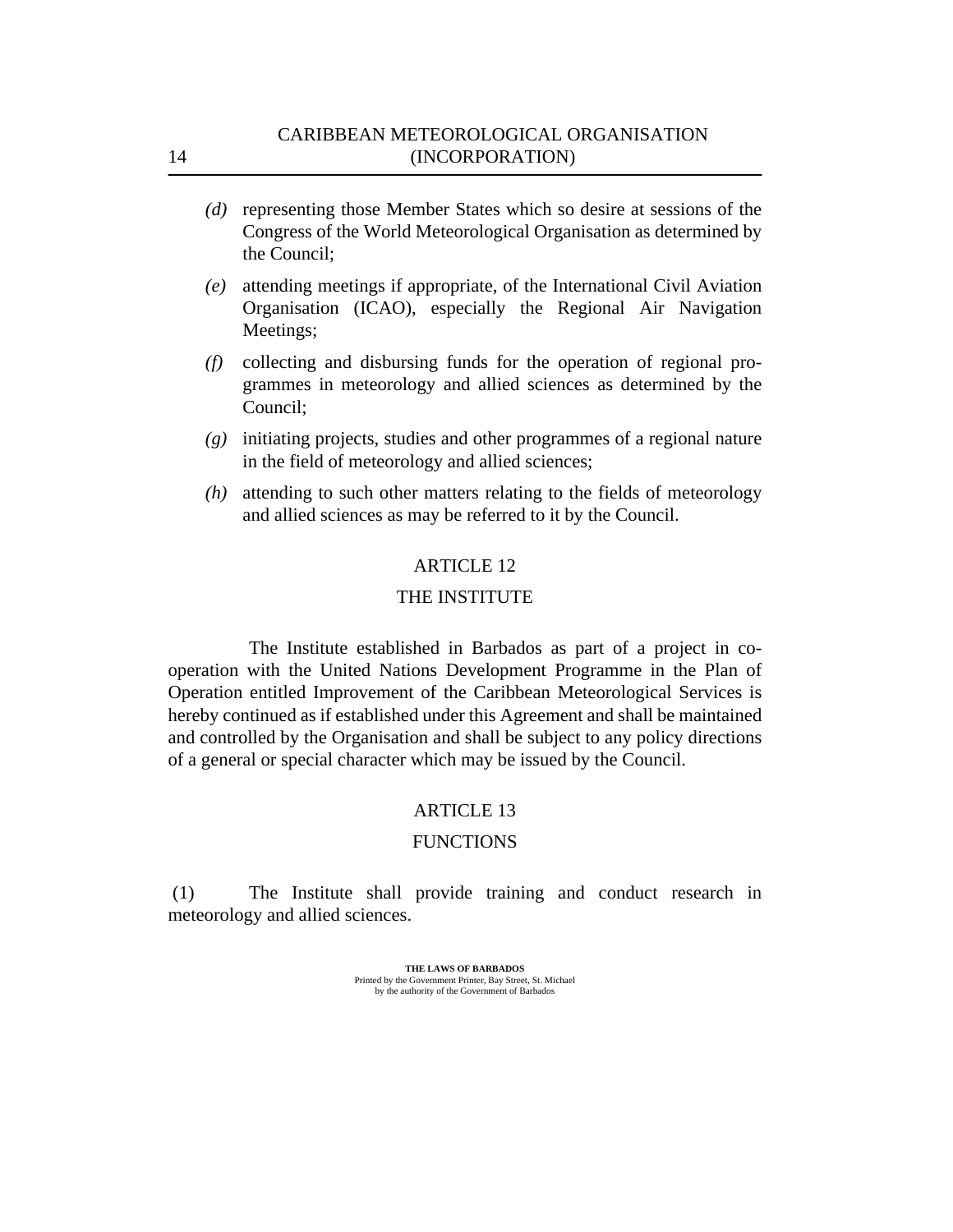The Institute shall provide facilities to Member States for the repair and maintenance of meteorological equipment. It shall undertake the processing and dissemination of climatological data and shall provide advice to Member States on request. (2)

The Institute shall, when appropriate, co-operate with national, regional or international organisations or other bodies concerned with the development of meteorology and allied sciences. (3)

The Institute shall also deal with such other matters relating to meteorology and allied sciences as may be referred to it by the Council. (4)

## ARTICLE 14

## BOARD OF GOVERNORS

There shall be in relation to the Institute a Board of Governors (hereinafter referred to as " the Board ") which, subject to the provisions of this Agreement, shall be responsible for the general policy and conduct of the affairs of the Institute. (1)

The Board shall comprise— (2)

- not less than seven members who shall be appointed by the Council; *(a)*
- $(b)$  the Co-ordinating Director and the Principal of the Institute as  $ex$ officio members.

In appointing members of the Board the Council shall have due regard to the principle of equitable geographical distribution and the necessity of having a quorum of members available at short notice. (3)

The Council shall appoint an alternate with full power to act for a member when he is not present. Such alternate shall, where appropriate, be appointed from the same State or group of States as that of which the member is a representative. (4)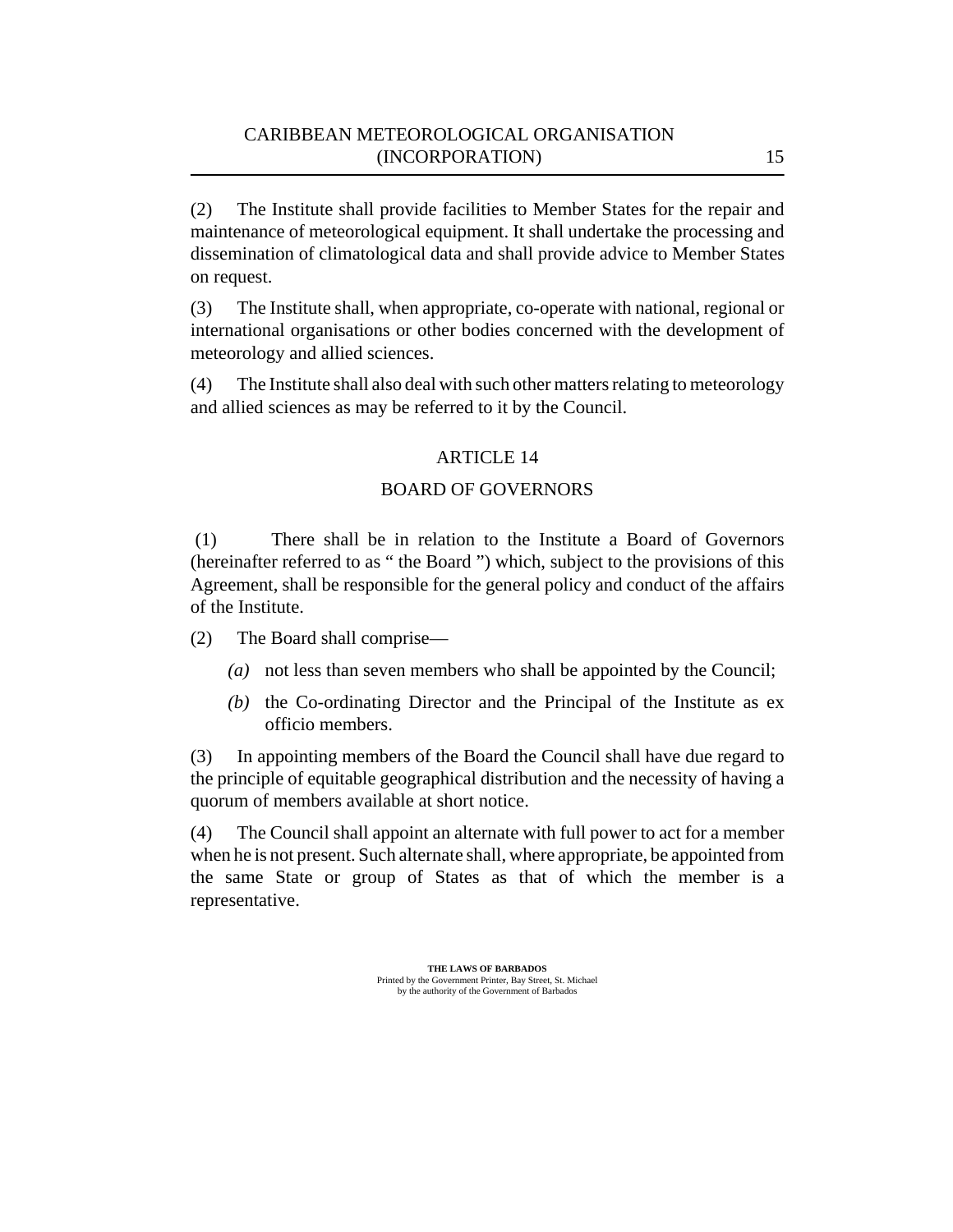Members shall be appointed for a term of three years unless sooner removed from office by the Council and shall be eligible for re-appointment. (5)

No personal liability shall attach to any member of the Board in respect of anything done or suffered in good faith in the course of his duties and any sums of money, damages or costs which may be recovered against or be payable by such member in respect of any act or thing done in good faith for the purpose of performing his functions under this Agreement shall be paid out of the funds of the Organisation. (6)

The Council shall pay to each member of the Board such remuneration, if any, as may be determined by the Council. (7)

A member of the Board who is, in any way, whether directly or indirectly, interested in a contract made or proposed to be made by the Institute shall immediately disclose his interest to the Board and shall not take part in any deliberations or decision of the Board with respect to that contract. (8)

## ARTICLE 15

## PROCEDURE

Four Members (not including ex officio members) shall constitute a quorum for any meeting of the Board. (1)

The ex officio members of the Board shall have no right to vote. (2)

Subject to the foregoing provisions, the Board shall regulate its own procedure. (3)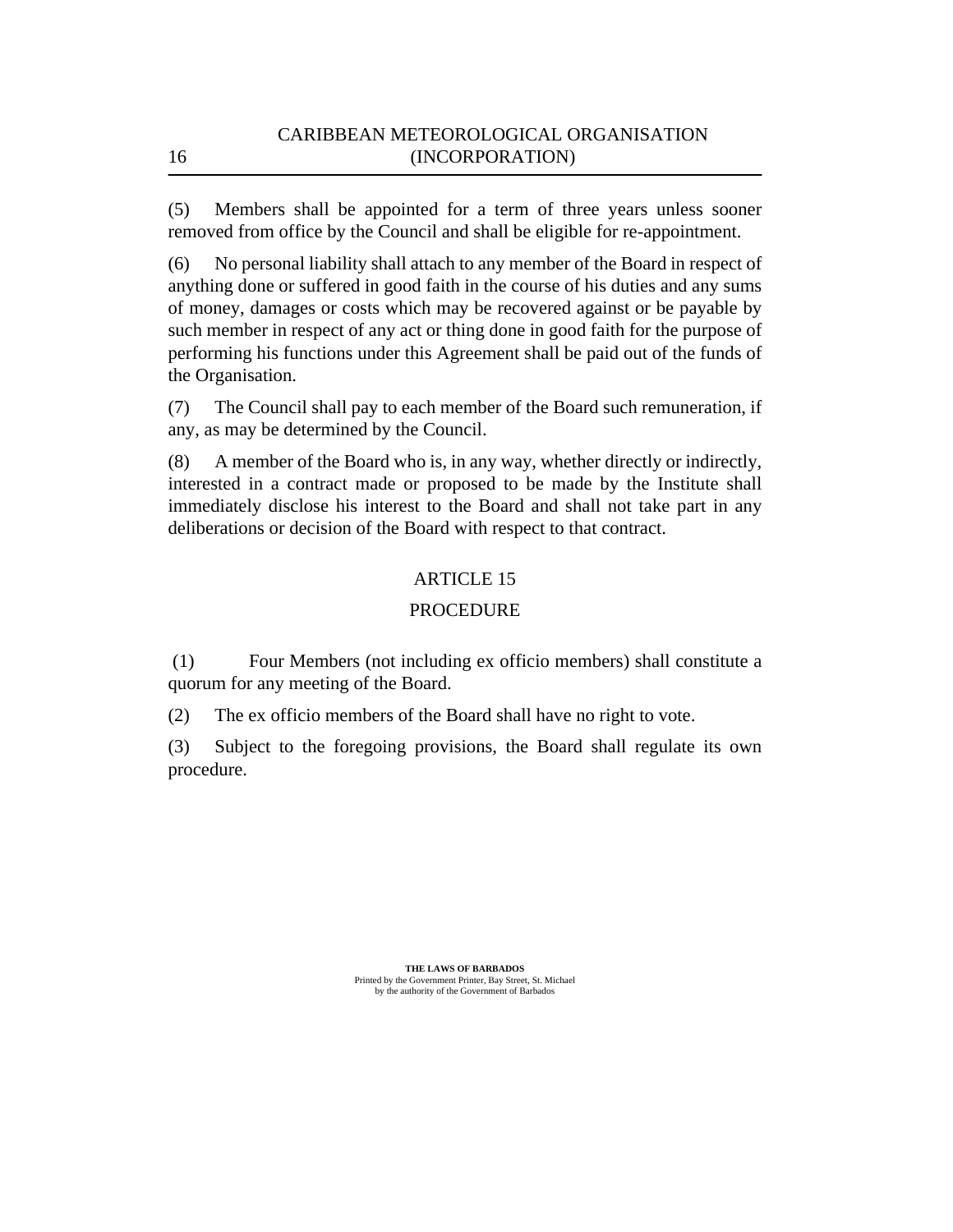### POWERS

The powers of the Board shall include—

- appointing such staff (other than the Principal of the Institute) and other persons as may be necessary for the adequate performance of the functions of the Institute; *(a)*
- (b) delegating to the Principal of the Institute any of their powers specified in this Article in relation to the Institute;
- co-opting any person to assist in the work of the Board, so however *(c)* that no such person shall be, or be deemed to be, a member of the Board;
- (*d*) operating bank accounts.

#### ARTICLE 17

## THE PRINCIPAL

The Principal of the Institute (hereinafter referred to as " the Principal ") shall be appointed by the Council upon such terms and conditions as the Council sees fit. (1)

The Principal shall be responsible for carrying out the functions of the Institute and shall do so in accordance with directions of the Board. (2)

#### ARTICLE 18

#### ADVISERS

The Board may invite such persons as it considers fit to constitute a panel of advisers to the Institute. (1)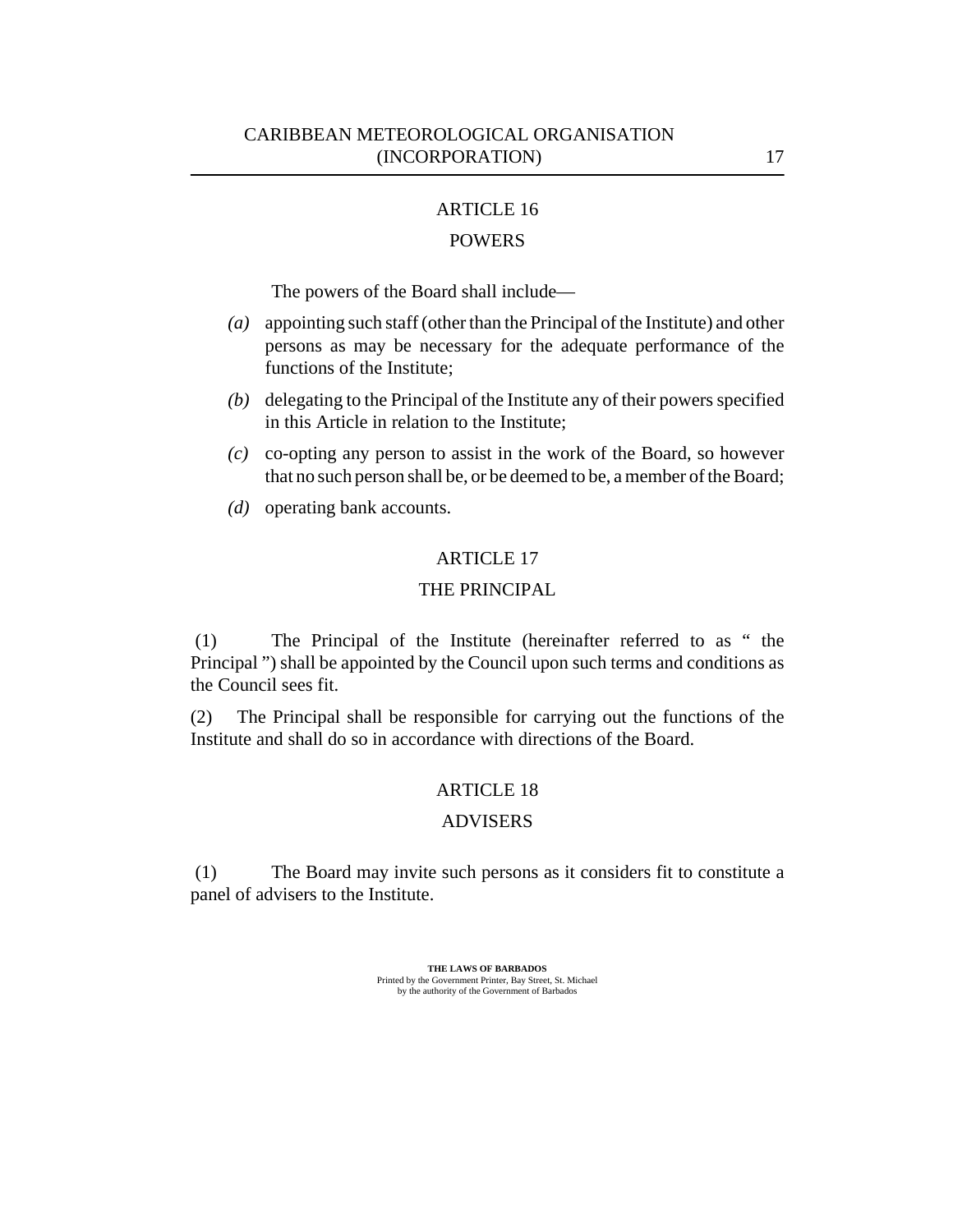The composition of the panel may be varied by the Board from time to time. (2)

## ARTICLE 19

## THE FOUNDATION

The Foundation shall be established with the membership, powers and functions hereinafter set out.

## ARTICLE 20

## MEMBERSHIP AND MANAGEMENT

Membership of the Foundation shall be limited to persons nominated by the Council. (1)

The management of the Foundation shall be vested in a Board of Management which shall consist of persons appointed by the Council due regard being had to the principle of equitable geographical distribution. (2)

## ARTICLE 21

## PURPOSE AND FUNCTIONS

The purpose of the Foundation is to raise funds for the promotion through the Institute of the study and research of meteorology and allied sciences. (1)

The Foundation shall perform such other functions and have such powers as the Council may entrust to it. (2)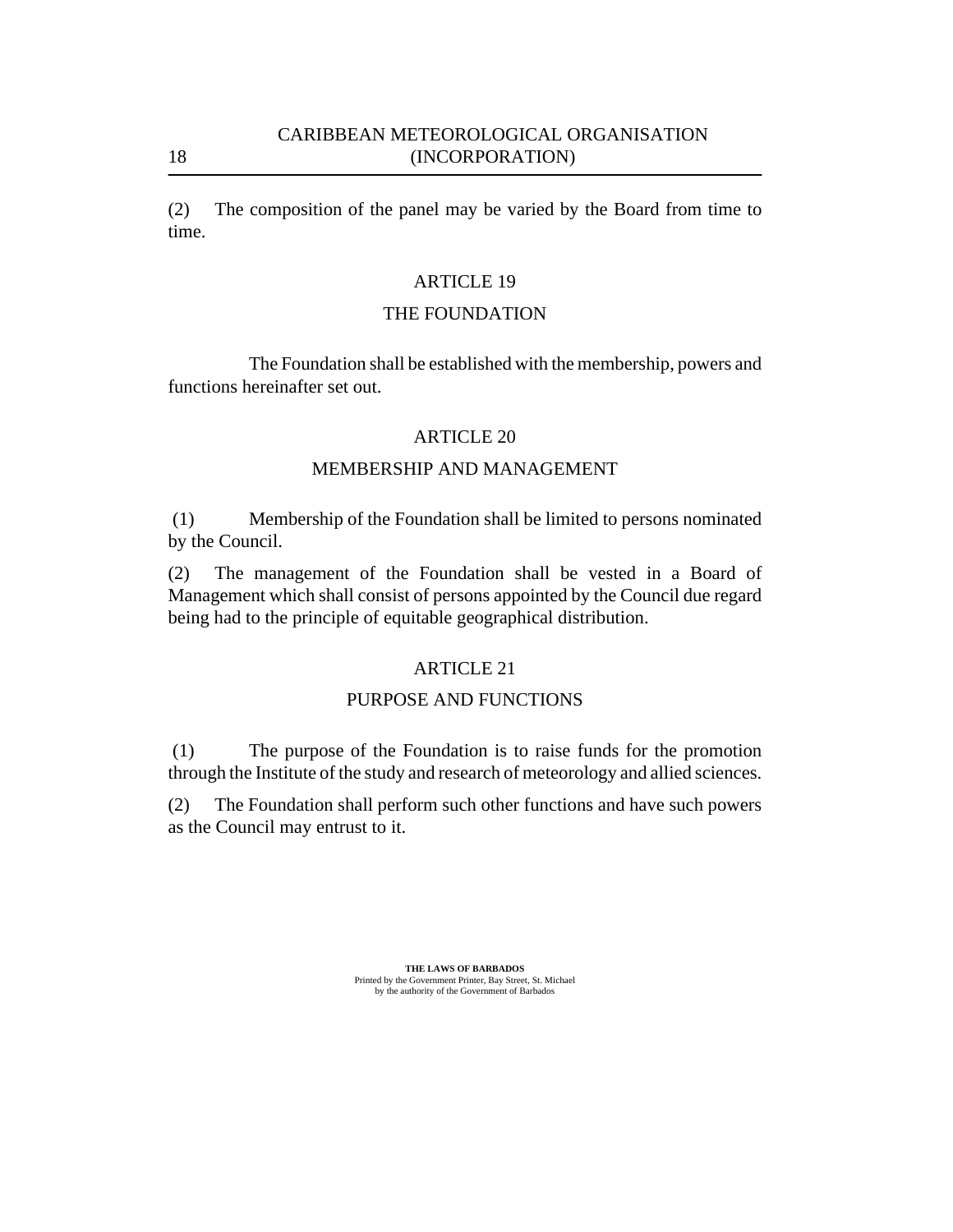## THE FINANCIAL ARRANGEMENTS OF THE ORGANISATION

The Council shall consider and approve budgets of the Organisation (including budgets for the Institute, the Foundation and the Headquarters Unit) and shall determine the procedure for establishing annual budgets. (1)

The expenses of the Organisation shall be borne by Member States as apportioned by the Council. (2)

### ARTICLE 23

#### SETTLEMENT OF DISPUTES

If any dispute shall arise between the Organisation and any Member State or between one such Member State and another touching or concerning any Article, matter or thing whatsoever herein contained, or the operation or construction thereof, or any matter or thing in any way connected with this Agreement or the rights, duties, obligations or liabilities of either party under or in connection with this Agreement, the same may be reported to the Secretary-General by any of the parties thereto and the Secretary-General shall promptly notify the other party of the receipt of the report and shall copy such notification to the party making the report. (1)

The parties may refer the dispute within forty five days from the date of such notification to an Arbitrator appointed by them from the list of Arbitrators drawn up and maintained by the Secretary-General. Where the parties to the dispute fail to appoint such an Arbitrator within the prescribed period the Secretary-General shall notify the parties of the expiration of the prescribed period and within thirty days following the expiration of that period appoint an Arbitrator from the same list. (2)

The Secretary-General shall provide the Arbitrator with such assistance and facilities as he may require. (3)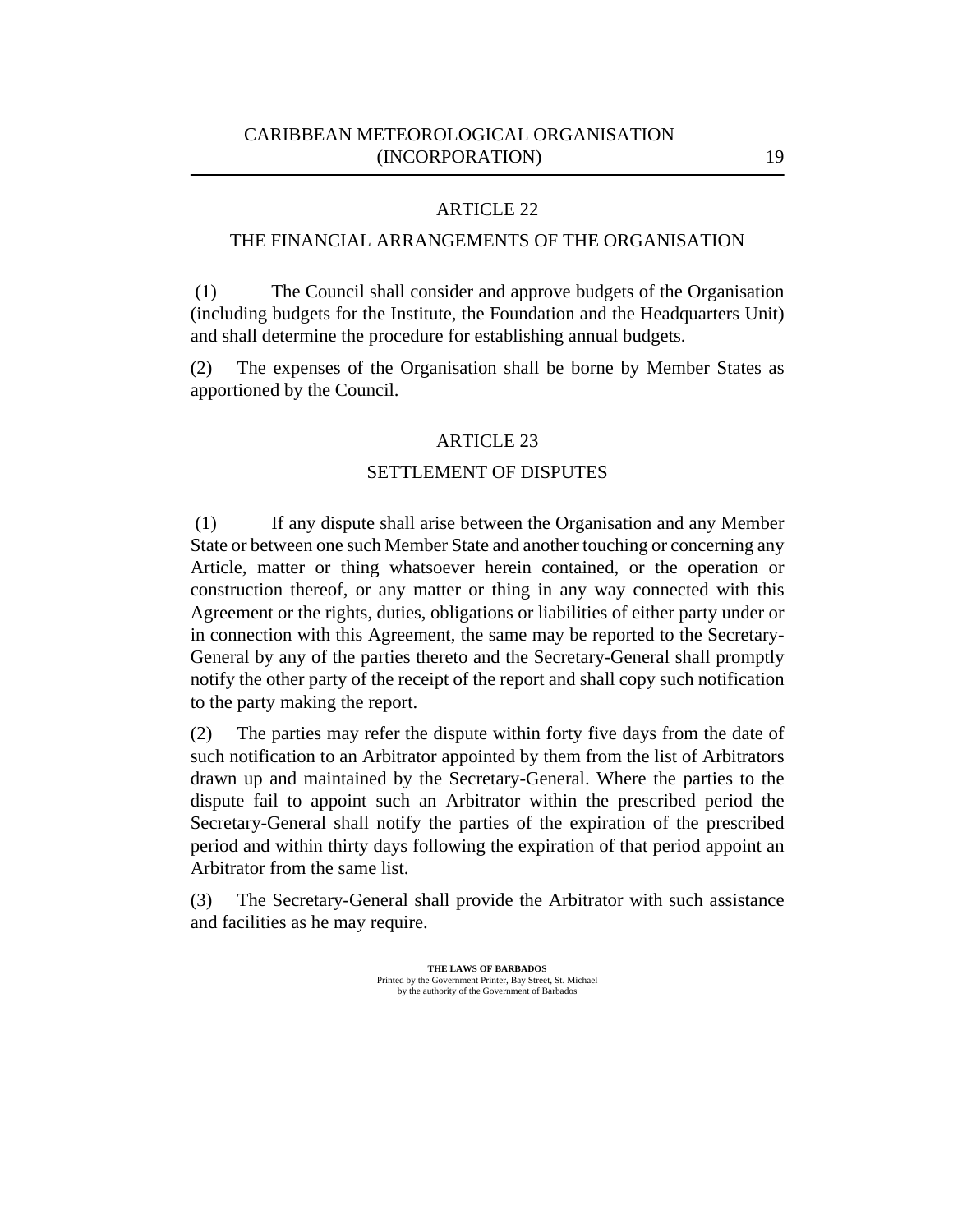## LEGAL CAPACITY

The Organisation shall possess full juridical personality. (1)

The Organisation shall enjoy in each Member State such legal status and legal capacity as may be necessary for the fulfilment of the objectives and the exercise of the functions of the Organisation. (2)

The Organisation shall enjoy in each Member State, such privileges and immunities as may be necessary for the fulfilment of the objectives and the exercise of the functions of the Organisation. (3)

#### ARTICLE 25

### SIGNATURE

This Agreement shall be open for signature by any of the States listed in Article 2(a) of this Agreement.

### ARTICLE 26

### RATIFICATION

This Agreement and any amendment thereto shall be subject to ratification by the signatory States in accordance with their respective constitutional procedures. Instruments of ratification shall be deposited with the Secretariat which shall transmit certified copies to each Member State.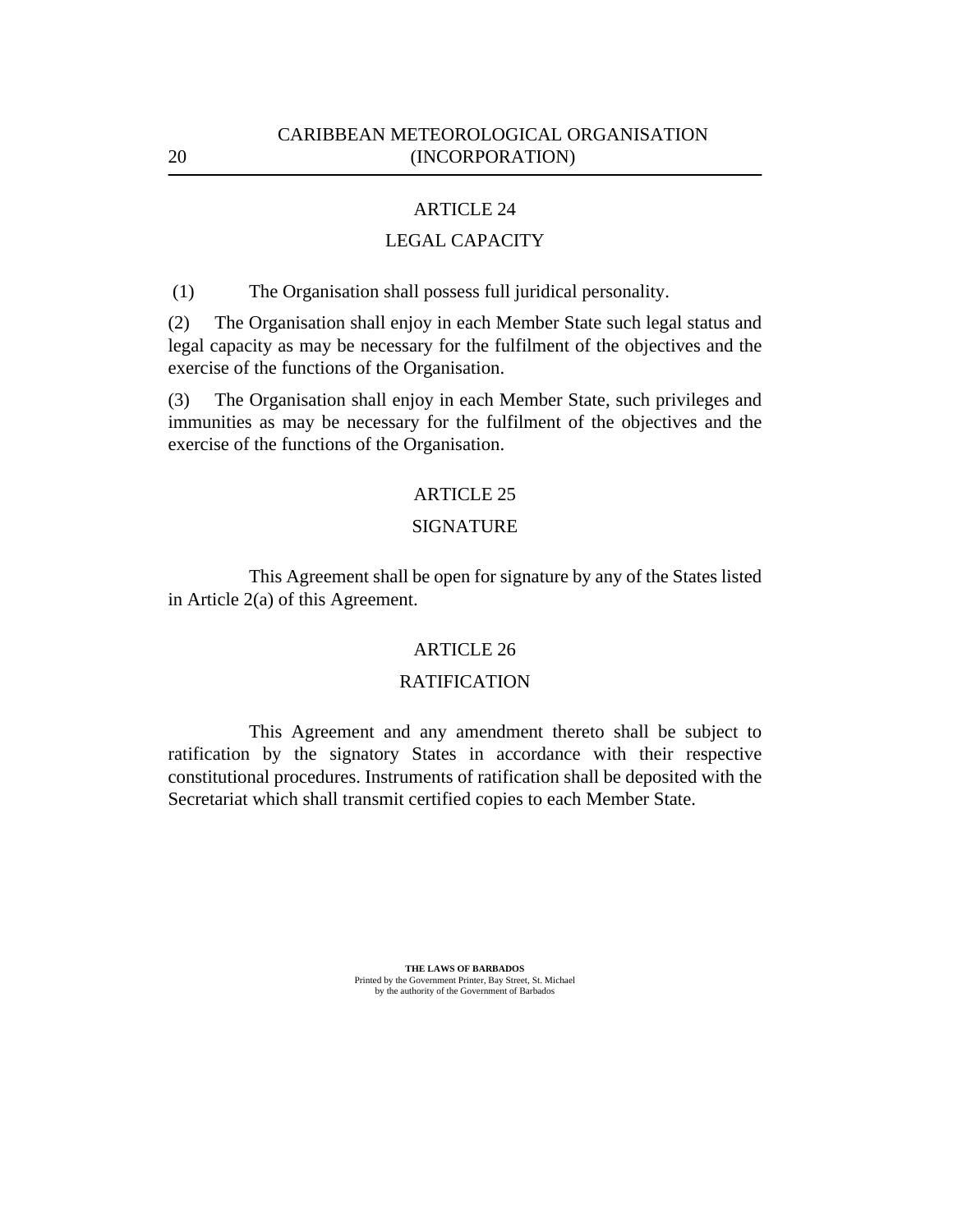## ENTRY INTO FORCE

This Agreement shall enter into force on the 31st day of December, 1973 if instruments of ratification of eight States including Barbados, Guyana, Jamaica and Trinidad and Tobago have been deposited in accordance with Article 26 and if not, on such later date as the eighth instrument of ratification including those of Barbados, Guyana, Jamaica and Trinidad and Tobago, has been deposited. The Secretary-General shall notify Member States of the entry into force of this Agreement.

#### ARTICLE 28

#### REGISTRATION

This Agreement and any amendment thereto shall be registered with the Secretariat of the United Nations.

### ARTICLE 29

#### **ACCESSION**

Any State of the Region may apply to the Council to become a member of the Organisation and may if the Council so decides be admitted to membership in accordance with Article 2(b). (1)

Admission to membership shall be upon such terms and conditions as the Council may decide and shall take effect from the date on which an appropriate Instrument of Accession is deposited with the Secretariat. (2)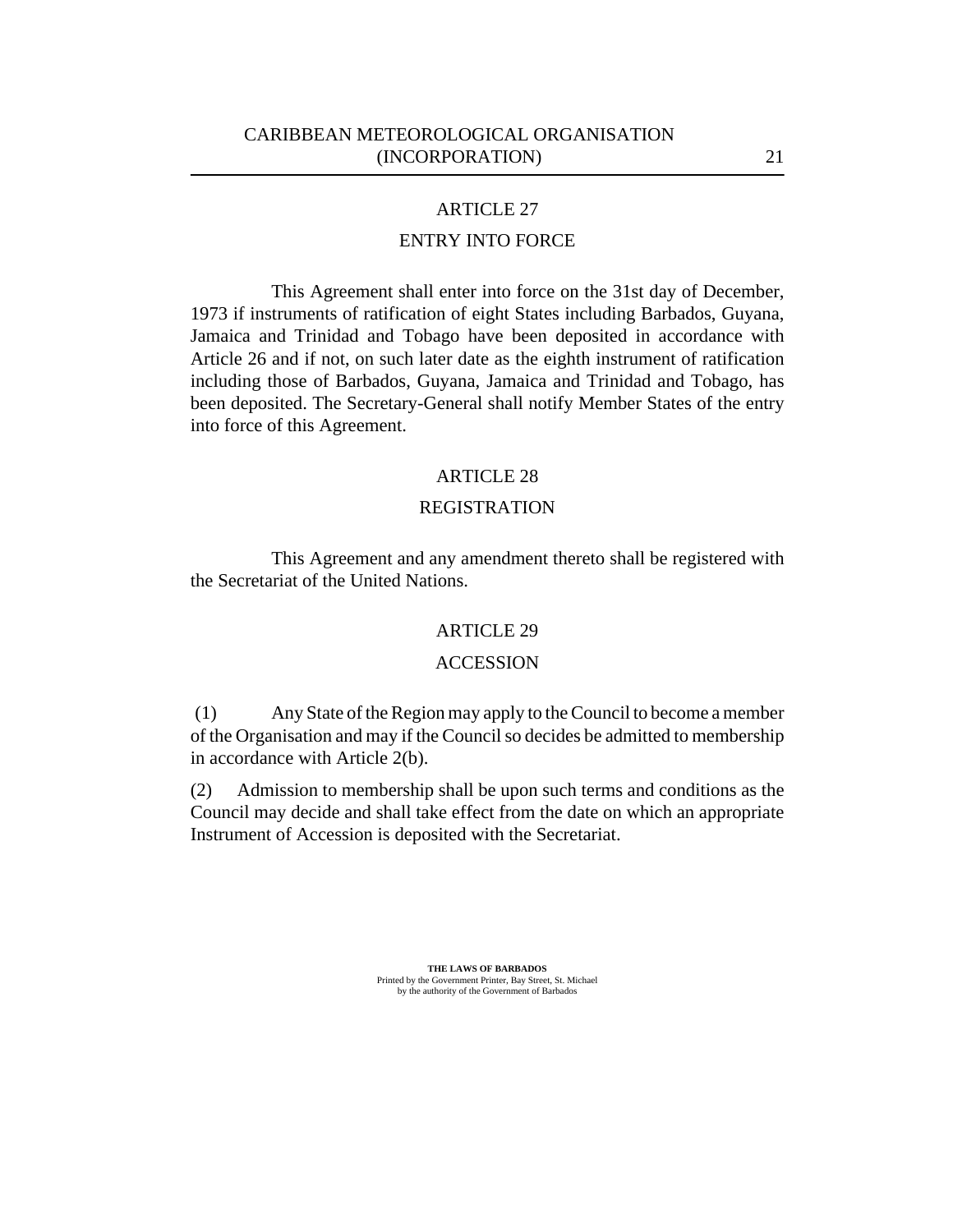### AMENDMENT

An amendment to the provision of this Agreement shall be submitted to Member States for ratification if it is approved by a decision of the Council and it shall have effect provided it is ratified by all Member States. Instruments of ratification shall be deposited with the Secretariat which shall notify all Member States.

#### ARTICLE 31

#### WITHDRAWAL

Any Member State may withdraw from this Agreement by giving twelve months notice in writing to the Secretariat which shall forthwith notify other Member States. (1)

A Member State so withdrawing undertakes to honour any financial obligations duly assumed during its membership of the Organisation. (2)

#### ARTICLE 32

#### SAVING

Nothing contained in this Agreement shall preclude any Member State from deciding on the facilities in meteorology and allied sciences which it requires from time to time in its territory but any such State shall meet or make its own provisions for meeting all costs and expenses whatsoever incurred thereby.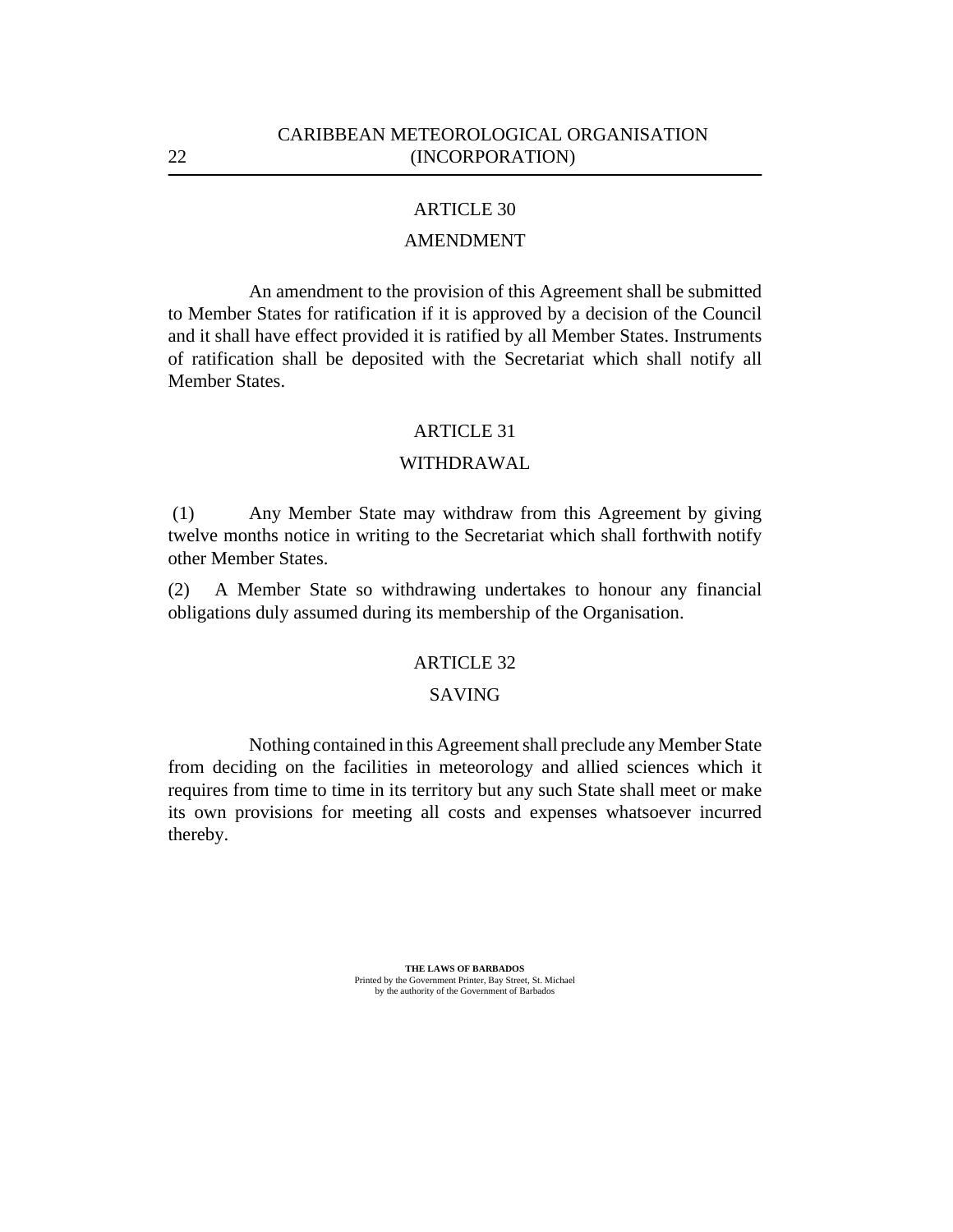## TRANSITIONAL PROVISIONS

This Agreement shall take the place of the formal Agreement now in force and referred to in the Preamble to this Agreement. (1)

Upon the coming into force of this Agreement, the Organisation shall assume the obligations of, and accept all the assets vested in, the Caribbean Meteorological Council established under the formal Agreement. (2)

IN WITNESS WHEREOF the undersigned, being duly authorised thereto by their respective Governments, have affixed their signatures to this Agreement.

Done at Basseterre, St. Kitts-Nevis-Anguilla in a single copy which shall be deposited with the Commonwealth Caribbean Regional Secretariat which shall transmit certified copies to all the Contracting States.

Signed by (Gerald A. Watt)

For the Government of Antigua, on 19th October, 1973 at Basseterre, St. Kitts-Nevis-Anguilla

Signed by

For the Government of Bahamas, on

at

Signed by (A. Morrison)

For the Government of Barbados, on 19th October, 1973 at Basseterre, St. Kitts-Nevis-Anguilla

Signed by

For the Government of Belize, on

at

Signed by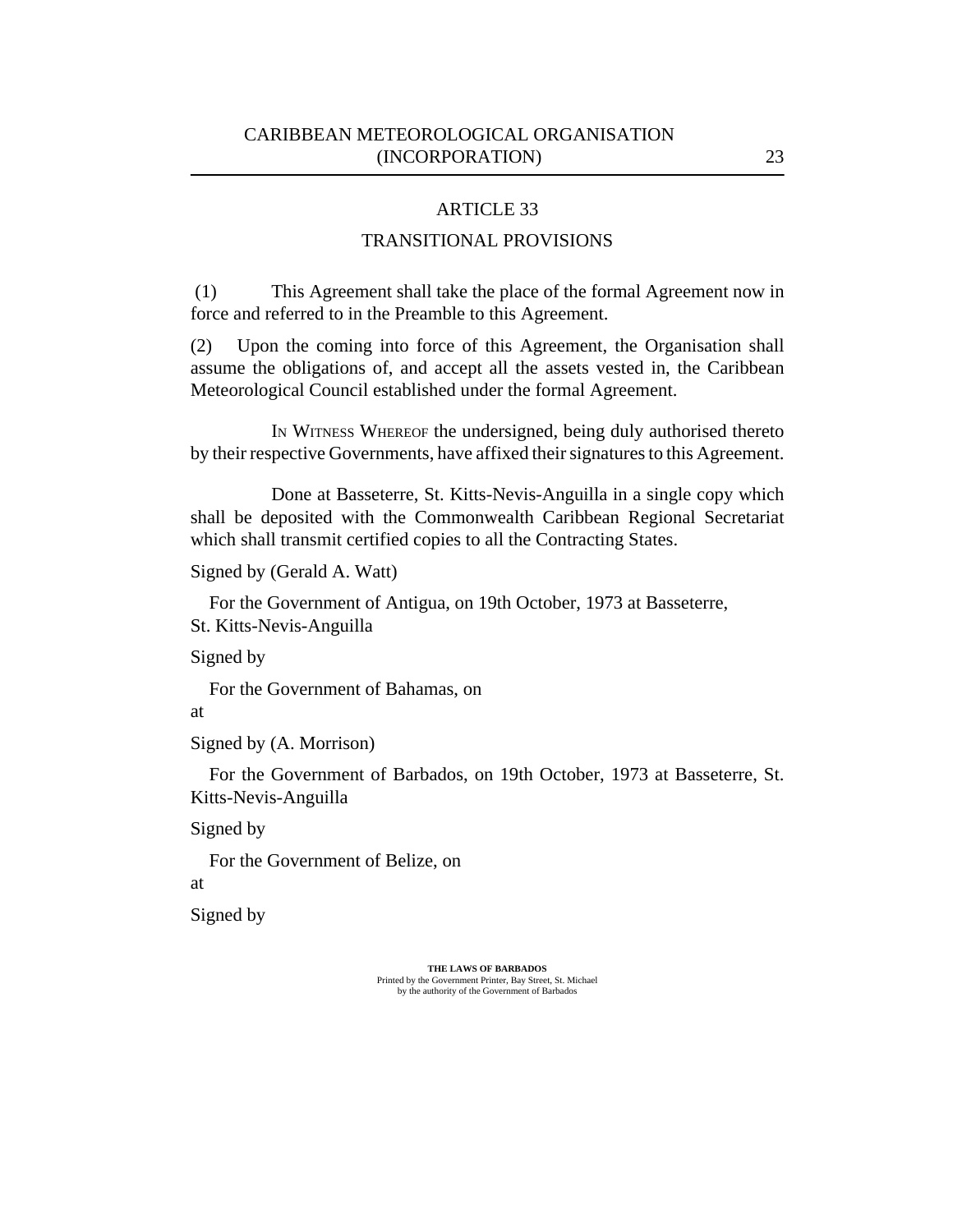| For                                                                                             | the | Government                                                                                             | of | <b>British</b> | Virgin                | Islands, | on |
|-------------------------------------------------------------------------------------------------|-----|--------------------------------------------------------------------------------------------------------|----|----------------|-----------------------|----------|----|
| at                                                                                              |     |                                                                                                        |    |                |                       |          |    |
| Signed by (A. E. Bush)                                                                          |     |                                                                                                        |    |                |                       |          |    |
|                                                                                                 |     | For the Government of Cayman Islands, on 19th October, 1973 at<br>Basseterre, St. Kitts-Nevis-Anguilla |    |                |                       |          |    |
| Signed by                                                                                       |     |                                                                                                        |    |                |                       |          |    |
| at                                                                                              |     | For the Government of Dominica, on                                                                     |    |                |                       |          |    |
|                                                                                                 |     | Signed by (H. Preudhomme)                                                                              |    |                |                       |          |    |
| St. Kitts-Nevis-Anguilla                                                                        |     | For the Government of Grenada, on 19th October, 1973 at Basseterre,                                    |    |                |                       |          |    |
| Signed by                                                                                       |     |                                                                                                        |    |                |                       |          |    |
| at                                                                                              |     | For the Government of Guyana, on                                                                       |    |                |                       |          |    |
| Signed by (H. A. Clarke)                                                                        |     |                                                                                                        |    |                |                       |          |    |
| For the Government of Jamaica, on 19th October, 1973 at Basseterre,<br>St. Kitts-Nevis-Anguilla |     |                                                                                                        |    |                |                       |          |    |
| Signed by (E. A. Dyer)                                                                          |     |                                                                                                        |    |                |                       |          |    |
| St. Kitts-Nevis-Anguilla                                                                        |     | For the Government of Montserrat, on 19th October, 1973 at Basseterre,                                 |    |                |                       |          |    |
| Signed by                                                                                       |     |                                                                                                        |    |                |                       |          |    |
| For                                                                                             | the | Government                                                                                             | of | St.            | Kitts-Nevis-Anguilla, |          | on |
| at                                                                                              |     |                                                                                                        |    |                |                       |          |    |

Signed by (H. Felicien)